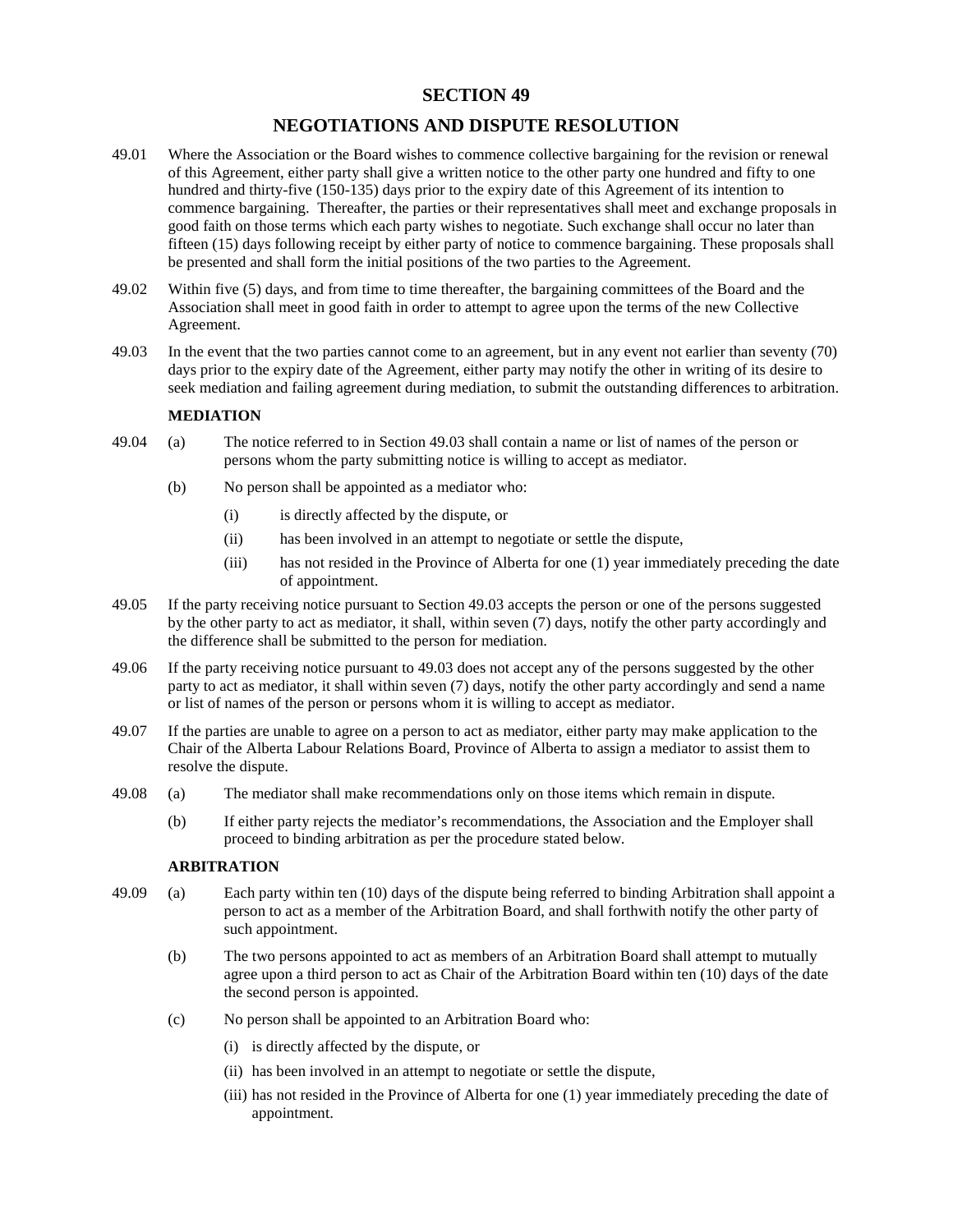- 49.10 (a) If the Institute or the Association fails to appoint a person as a member of an Arbitration Board, the Chair of the Labour Relations Board under the Labour Relations Act may appoint a person to act as a member on its or their behalf.
	- (b) Where the two persons appointed as members of an Arbitration Board fail to appoint a person to act as Chair, the Chair of the Alberta Labour Relations Board under the Labour Relations Act shall appoint a person to act as a member and Chair on their behalf.
	- (c) Where a vacancy occurs in the membership of an Arbitration Board it shall be filled in the same manner as provided for in the original appointment of the member or Chair.
- 49.11 Where an Arbitration Board is established, each party shall forthwith deliver a statement in writing to the Chair stating the items which remain in dispute.
- 49.12 The Arbitration Board has the power to determine its own procedure but shall give full opportunity to the Institute and the Association to be heard.
- 49.13 If without reasonable cause shown, either party to the proceedings before the Arbitration Board fails to attend or be represented, the Arbitration Board may proceed as if the party had duly attended or been represented.
- 49.14 (a) As soon as possible after making an inquiry into the arbitrable items in the dispute referred to it, the Arbitration Board shall make an award and in its award deal with each arbitrable item in dispute.
	- (b) An arbitrable award may be retroactive in whole or in part.
	- (c) The Arbitration Board may issue:
		- (i) One (1) arbitral award, or
		- (ii) Two (2) or more arbitral awards at different times.
- 49.15 The Arbitration Board's award shall be signed by such members as concur therein and shall be transmitted in writing to the Association and the Institute as soon as possible.
- 49.16 A decision of the majority of the members of an Arbitration Board is the decision of the Arbitration Board, but if there is no majority, the decision of the Chair governs and this decision shall be deemed to be the award of the Arbitration Board.
- 49.17 (a) Upon making an arbitral award the Arbitration Board shall file a copy of it with the Chair of the Labour Relations Board and serve a copy of it on the Institute and the Association personally or by double registered mail.
	- (b) The Arbitration Board shall only award on, and its jurisdiction shall be limited to those items which remain in dispute between the parties.
- 49.18 (a) An arbitral award of an Arbitration Board is binding upon the Association and on every academic staff member in the unit on whose behalf it was bargaining collectively and upon the Institute. The Institute and the Association shall forthwith give effect to it.
	- (b) The terms of one (1) or more arbitral awards relating to, entering into, renewing or revising a Collective Agreement shall be included in a Collective Agreement and promptly executed by the parties.
- 49.19 (a) If either the Institute or the Association refuses to participate in the preparation of a Collective Agreement in accordance with Section 49.18(b) of this procedure, the other party may prepare the Collective Agreement giving effect to:
	- (i) the one (1) or more arbitral awards of the Arbitration Board or Arbitration Boards, and
	- (ii) such other matters as are agreed to by the parties, and shall submit the Agreement to the one (1) or more Arbitration Boards concerned to certify in each case that the Agreement accurately incorporates the one (1) or more awards of that Arbitration Board.
	- (b) When an Arbitration Board receives a Collective Agreement pursuant to Section 49.19(a)(ii), and it is satisfied that it gives effect to its award, the Arbitration Board shall certify the Collective Agreement as accurately incorporating its award.